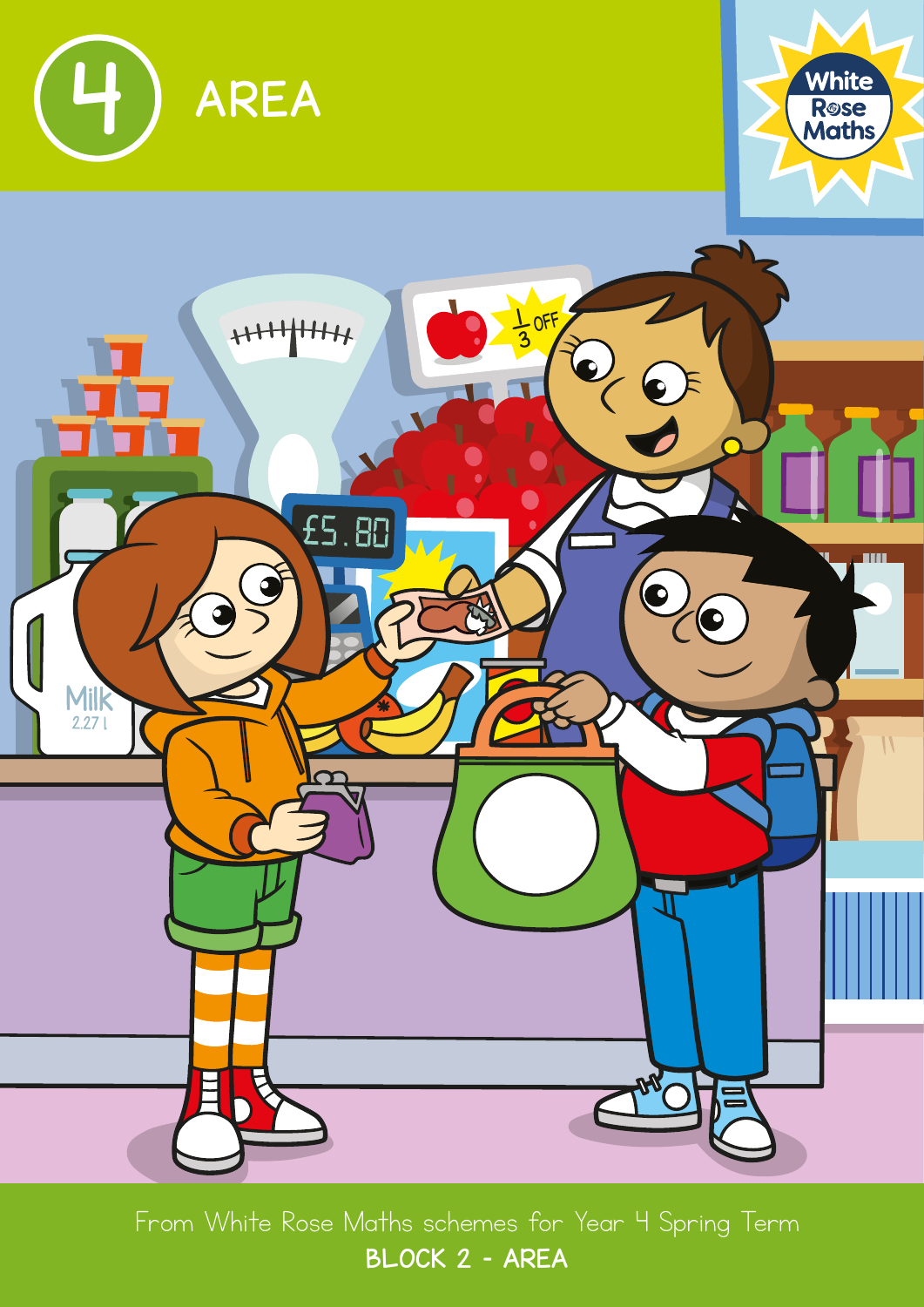

**1** Tick the shape with the greater area.



2) Match each shape to its area.



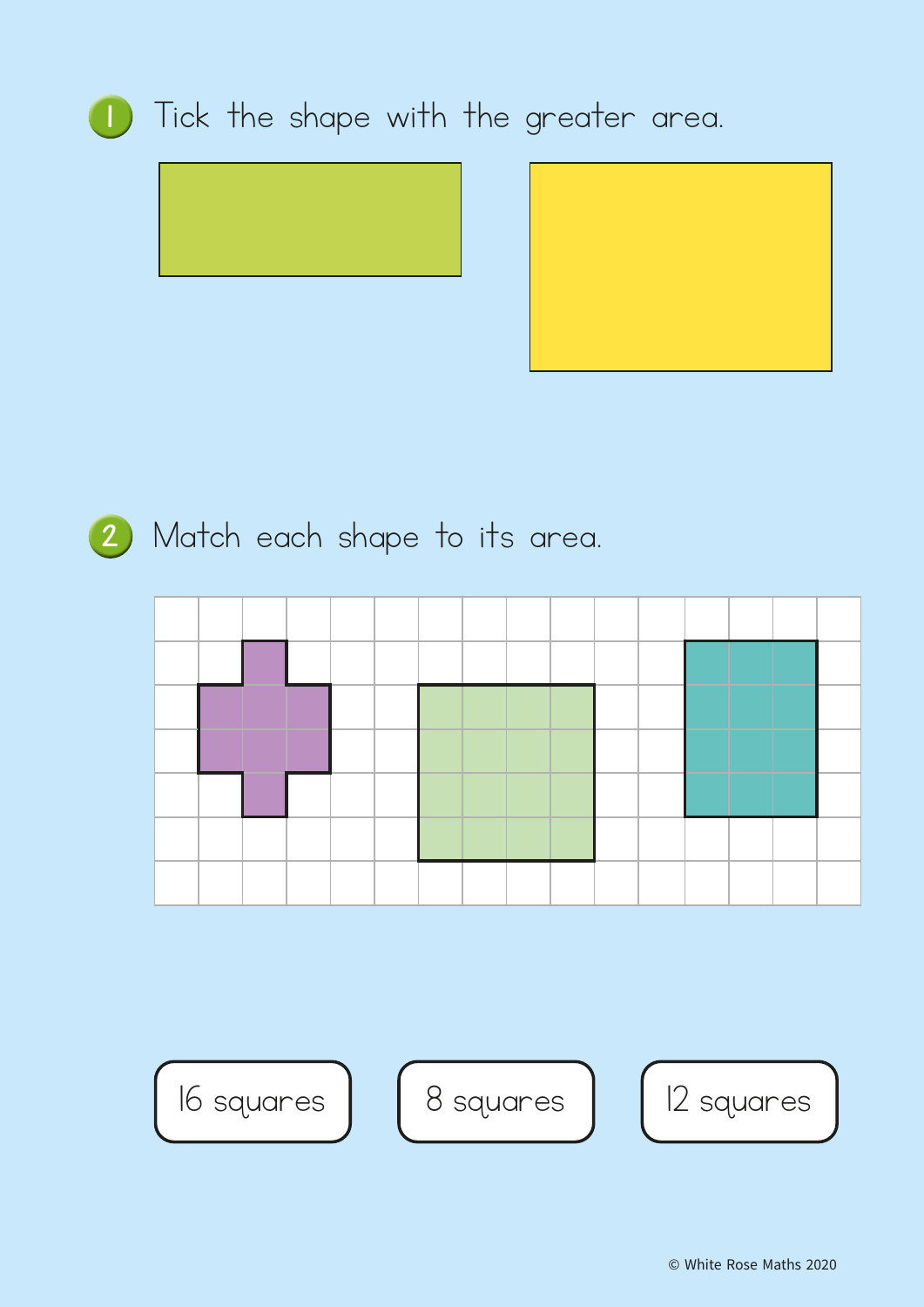



<sup>4</sup> Draw two different shapes with an area of 12 squares.

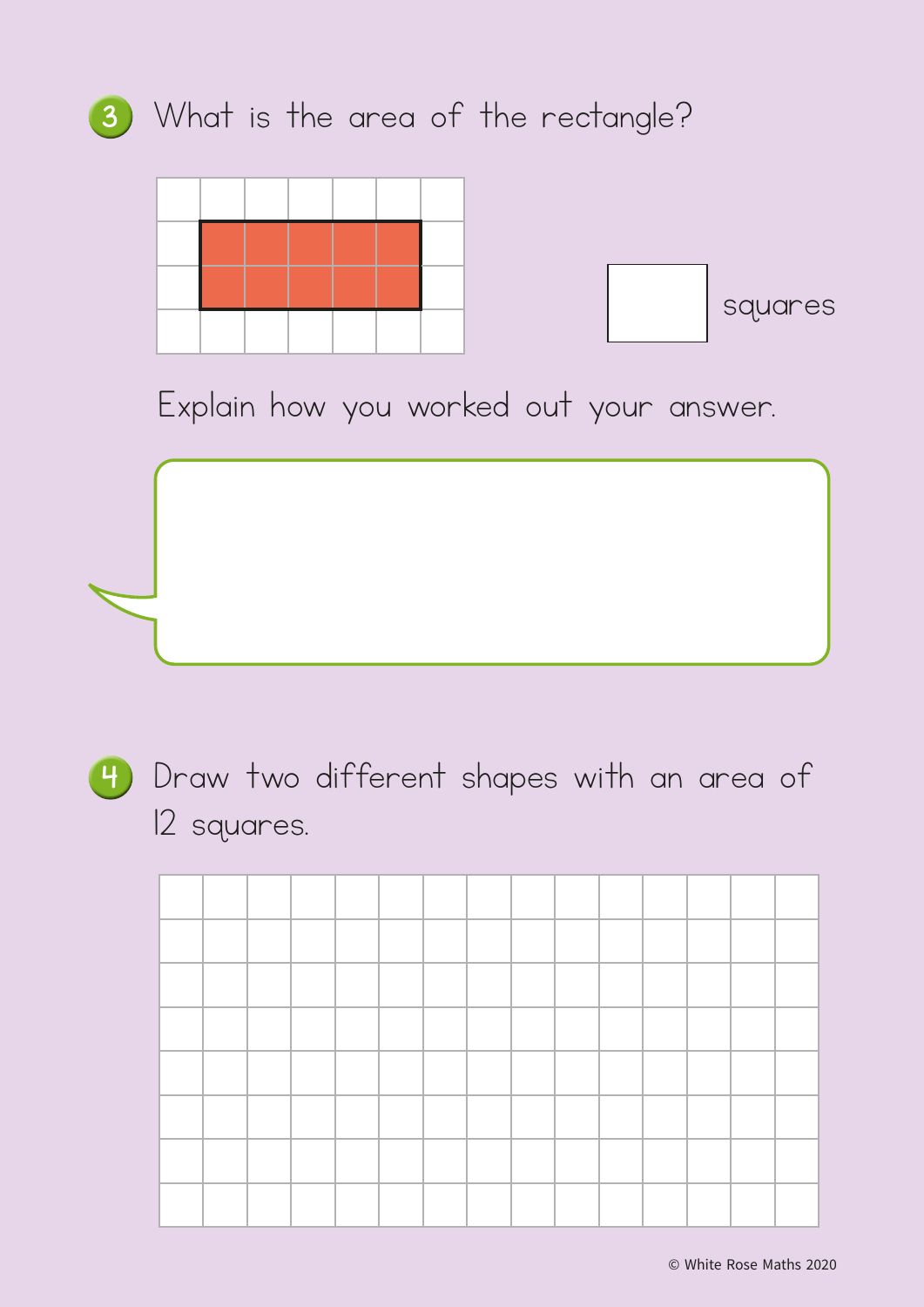







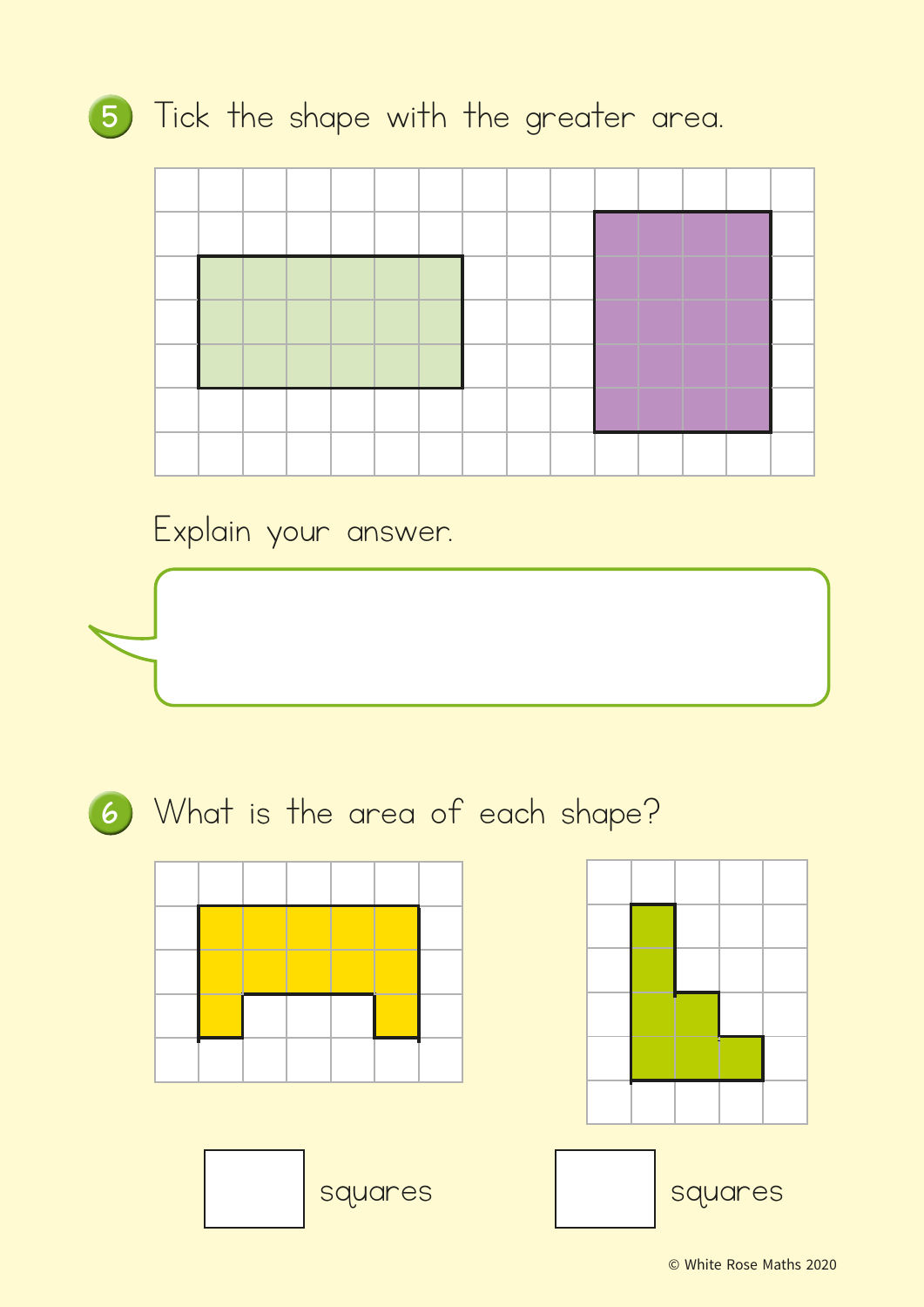





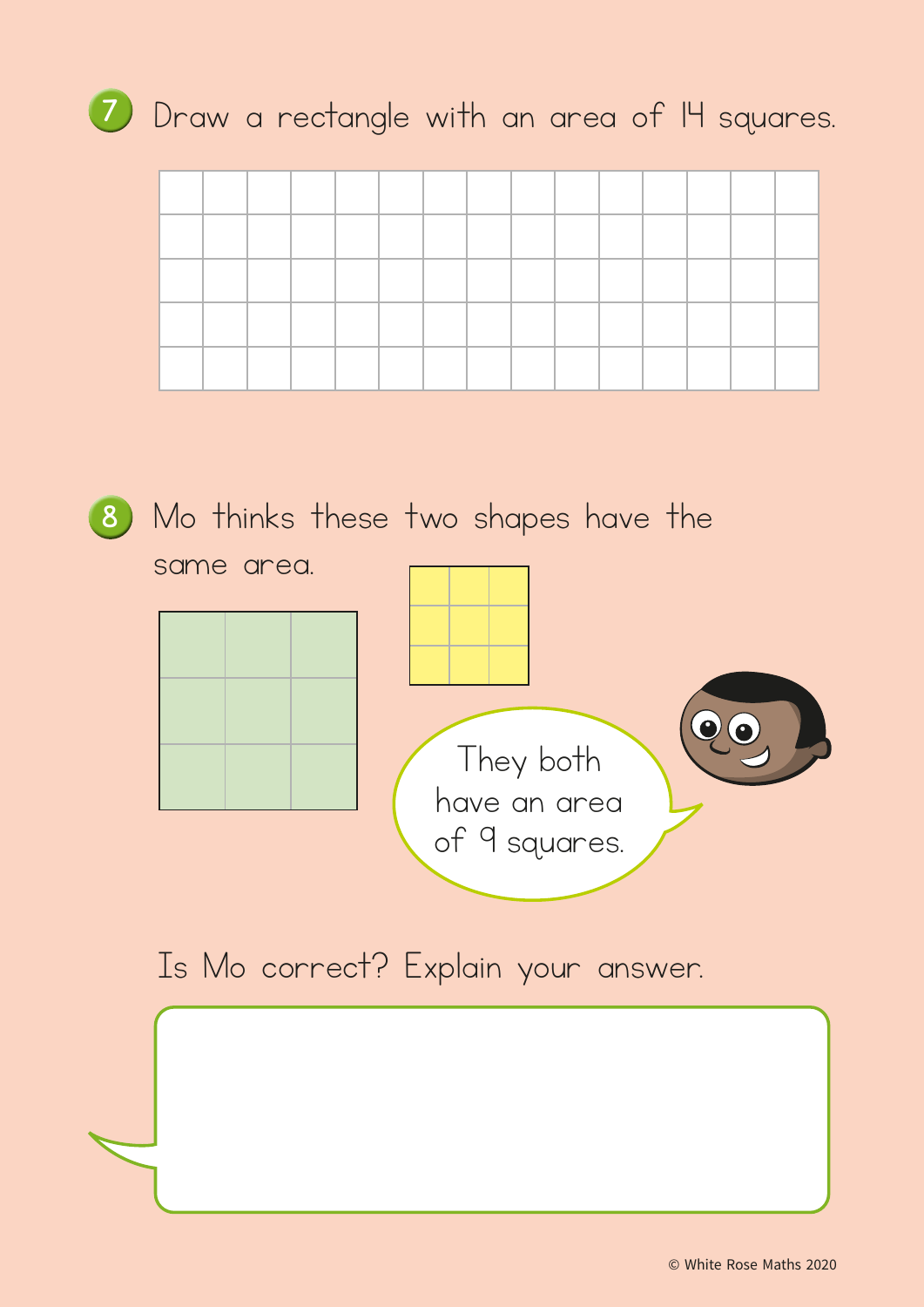

<sup>9</sup> Write <, > or = to compare the areas.

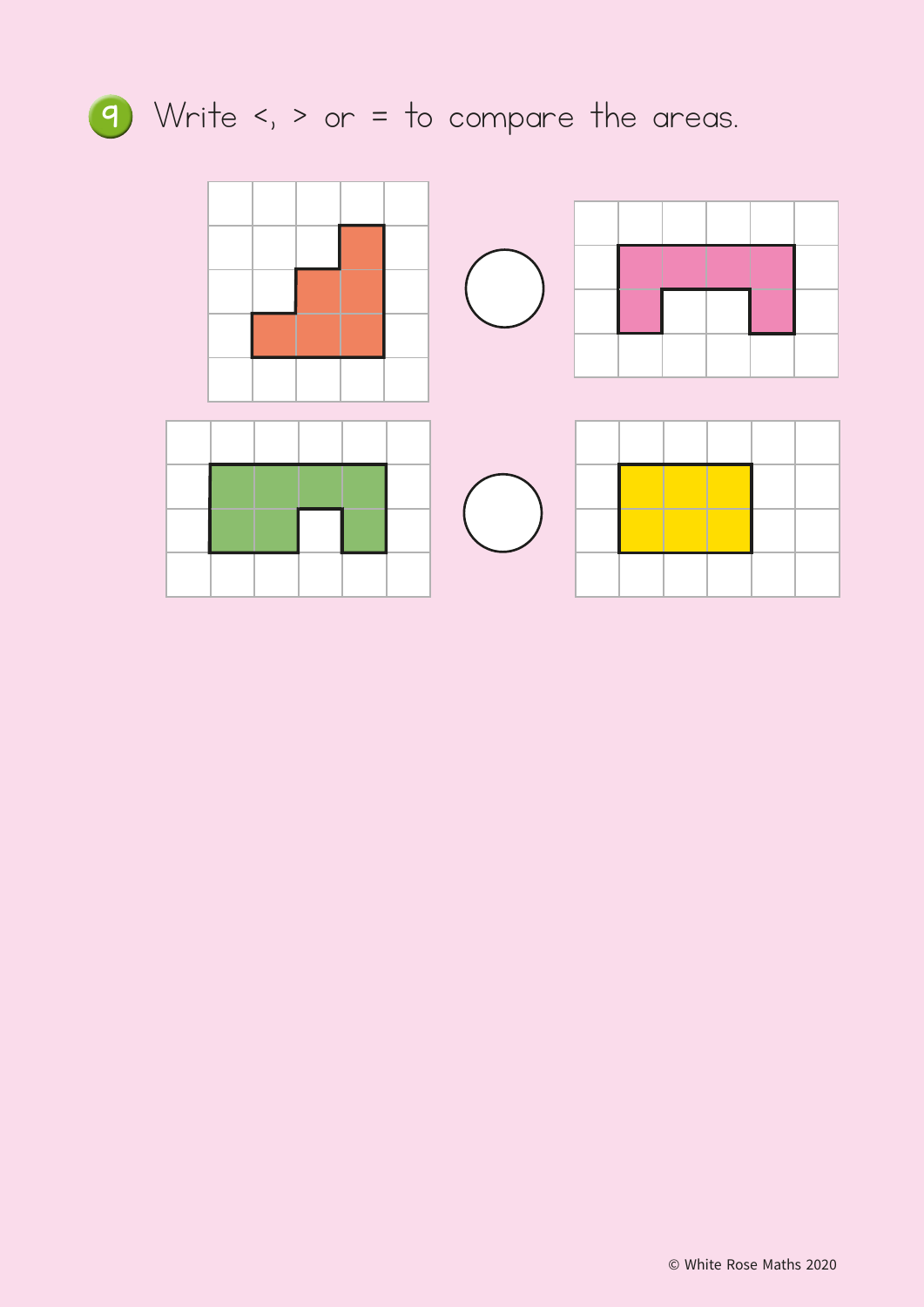

God EFFO

The purple shape has the greater area because it has an area of 20 squares, while the green shape has an area of 18 squares.

6 12 squares, 7 squares